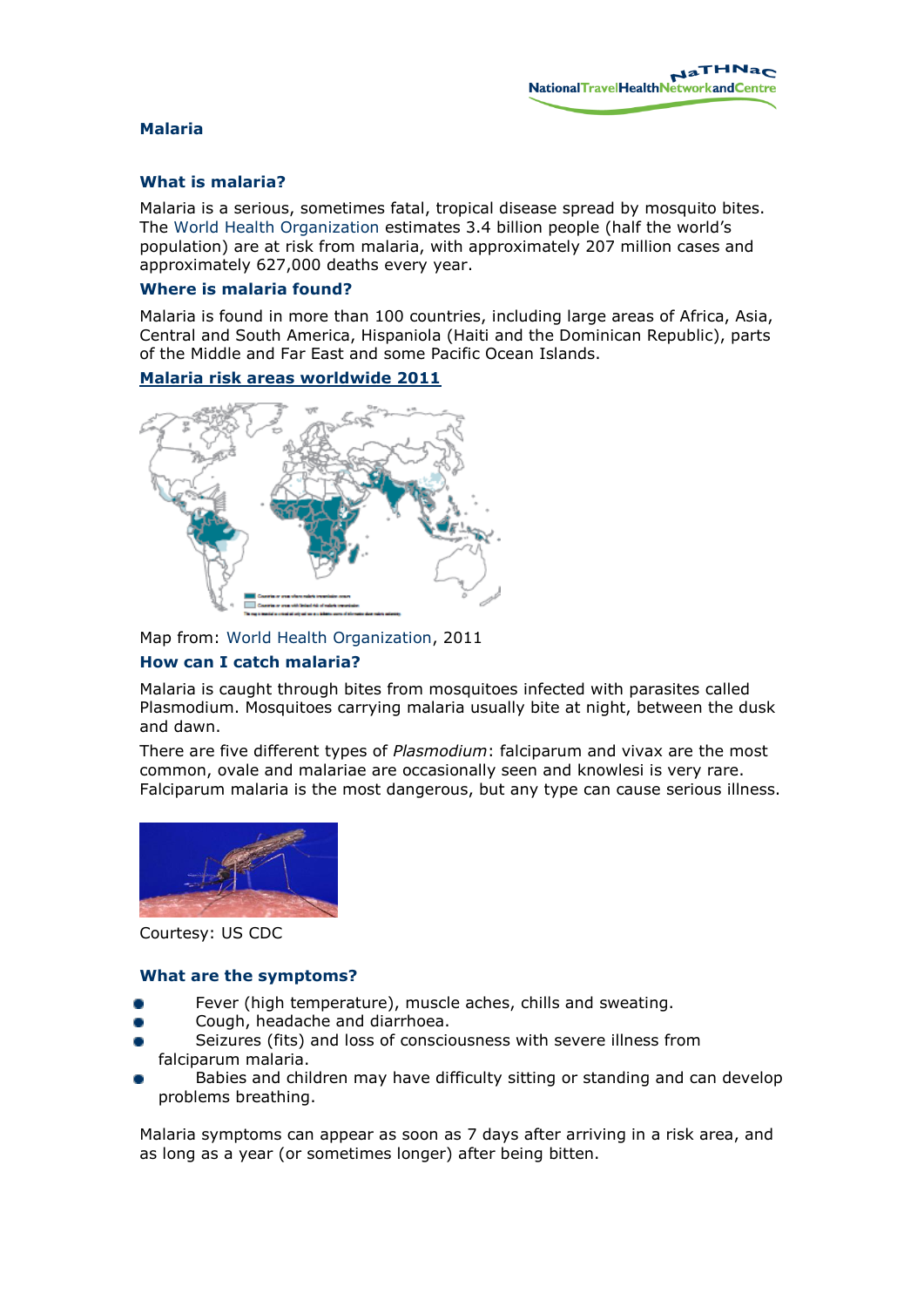Malaria is a medical emergency. Falciparum parasites can cause sudden, lifethreatening illness. Severe complications include: blood clotting problems, fluid in your lungs, kidney failure, internal bleeding, and coma (called cerebral malaria). Fatal complications can appear rapidly.

If you have any symptoms (usually fever), either while you are away or once you return home, you must get immediate medical help. This is important, even if you took the right malaria tablets, tried to avoid getting bitten, and have been back in the UK for a while.

An urgent malaria test must be arranged by your GP, Accident and Emergency doctor or Tropical/Infectious Diseases clinic.

Your doctor will send a sample of your blood to a laboratory, where a microscope is usually used to check for malaria parasites in the blood. If any are found, you must start immediate treatment, so results should be available the same day blood was taken.

#### **How can I prevent malaria?**

Avoiding malaria involves several steps, known as the 'ABCD' of malaria prevention:

**Awareness of risk** – find out if your trip will take you to a malaria risk area. You can check by looking at [NaTHNaC's Country Information Pages](http://www.nathnac.org/ds/map_world.aspx). Then get advice from your GP or travel clinic as soon possible.

**Bite avoidance** – Apply [insect repellent](http://www.nathnac.org/travel/misc/travellers_mos.htm) frequently, wear long-sleeved shirts/long trousers and sleep under an intact mosquito net (you can buy nets pre-dipped in insecticide) if you are not in enclosed, air conditioned accommodation. Homoeopathic or herbal remedies, electronic or ultrasonic buzzers, garlic and vitamins do not protect against mosquito bites.

**Check** – if you need malaria prevention tablets. If you do, make sure you take the correct tablets, as recommended (daily or weekly) and **FINISH** the course.

**Diagnosis** – see a doctor **IMMEDIATELY** if you have any symptoms (usually high fever 38C or greater but if you are very unwell without fever you should also seek prompt medical advice), either while abroad or for a year after you return. Tell the doctor you have been at risk.

Nothing guarantees 100% protection against malaria – it is important to protect yourself and your family as much as possible, but if you have any symptoms, see a doctor.

## **Malaria in UK travellers**

Approximately 1,500 travellers are diagnosed with malaria in the UK each year. Since 2005, there have been between two and ten deaths each year from malaria.

#### **Imported malaria cases and deaths, United Kingdom: 1993 - 2013**